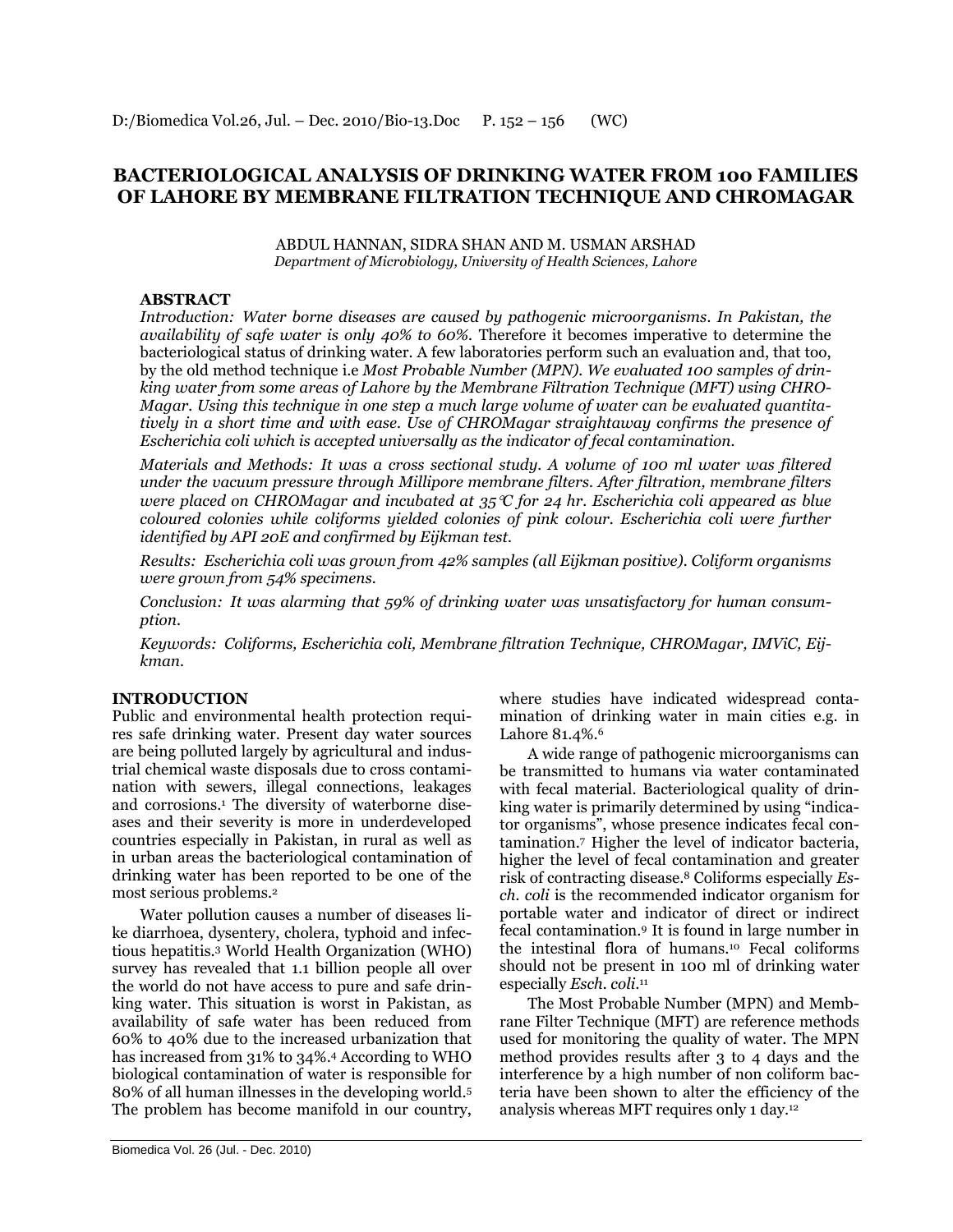CHROMagar simultaneously detects coliforms and *Esch. coli* on the basis of β-galactosidase and βglucuronidase enzyme activity respectively. <sup>13</sup> CHR-OMagar contains Rose-Gal and X-Glu (chromogens) for the detection of coliforms and *Esch. coli* respectively. When β-galactosidase attacks Rose–Gal it produces pink coloured colonies (coliforms). *Esch. coli* a coliform has the ability to produce both enzymes β-galactosidase and β-glucuronidase. When these act on both substrates purple coloured colonies are formed.<sup>14</sup> The present study we also included the Heterotrophic Bacterial Count (HPC) / viable count. "Heterotrophic bacteria" includes all bacteria that use organic nutrients for growth. High levels of Heterotrophic bacterial count posses increased health risks.<sup>15</sup>

#### **MATERIALS AND METHODS**

Prior to the start of the study, approval was obtained from the Ethical Committee, University of Health Sciences, Lahore, Pakistan. It was a cross sectional study conducted at the Department of Microbiology, University of Health Sciences, Lahore.

#### *Water samples*

One hundred drinking water samples were collected from various areas of Lahore (One hundred families). Sterile autoclave proof glass sample bottles of volume capacity 250 ml were used for water collection. Whereas, the water was boiled at 100 $\degree$ C for 1 – 2 minutes (according to the consumers) and then transferred to the sample bottle.

## *Transportation of water samples to the laboratory*

An insulated cold box was used to transport the samples to the microbiology laboratory, UHS and processed within 6 hours after collection.

#### *Physical appearance*

All water samples were analysed physically by their appearance either clear or having contamination in the form of brown particles.

## *pH determination*

The pH of all water samples was determined by using pH meter.

### *Membrane Filtration Technique*

Membrane filtration technique (MFT) was used for the processing of all water samples by using Millipore membrane filtration system. Drinking water samples were filtered from the Millipore membrane filters (with pore size 0.45 µm and 47 mm in diameter) with a vacuum speed 5 to 15 mmHg. Organisms get concentrated on the surface of the membranes. These membrane filters were then placed on

the CHROMagar surface and incubated at  $35^{\circ}$ C for 24 hours. The colonies formed on the surface of the CHROMagar were counted with the help of colony counter. Coliforms appeared in the form of pink coloured colonies and *Esch. coli* purple in colour (Fig. 1). They were represented in the form of Colony Forming Unit per 100 ml as CFU/ 100 ml, e.g.; 24 CFU of *Esch. coli* or coliforms / 100 ml.

#### *Viable Count*

A sterile spreader was used to spread the 10 µl water sample on MacConkey agar and then incubated at  $37^{\circ}$ C for 24 hours. After the incubation the colonies were counted.

### *Esch. coli* **identification**

The representative purple coloured colonies of *Esch. coli* were subcultured on the MacConkey agar. Identification was done on the basis of cultural characteristics, gram staining, biochemical profile (IMViC), API 20E and Eijkman test.

### *Statistical Analysis*

The data was analysed by computer software program SPSS 16.0. The frequencies and percentages were calculated. Chi sq and ANOVA was applied to evaluate statistical significance.

## **RESULTS**

Drinking water samples collected from different areas of Lahore were distributed into the 9 towns of Lahore city (Table 1). Three types of water samples were collected; tap water ( $n = 71$ ), filtered water ( $n = 71$ )  $= 17$ ) and boiled water (n  $= 12$ ).

**Table 1:** *Different areas of Lahore divided into 9 towns.*

| Sr. No. | Towns                 | Areas |
|---------|-----------------------|-------|
| 1.      | Aziz Bhatti Town      | 5     |
| 2.      | Data Gunj Bukhsh Town | 4     |
| 3.      | Gulberg Town          | 20    |
| 4.      | Iqbal Town            | 34    |
| 5.      | Nishter Town          | 12    |
| 6.      | - Saman Abad Town     | 15    |
| 7.      | <b>Shalimar Town</b>  | 5     |
| 8.      | Wahga Town            | 5     |
| 9.      | Ravi Town             | 0     |
|         | Total                 | 100   |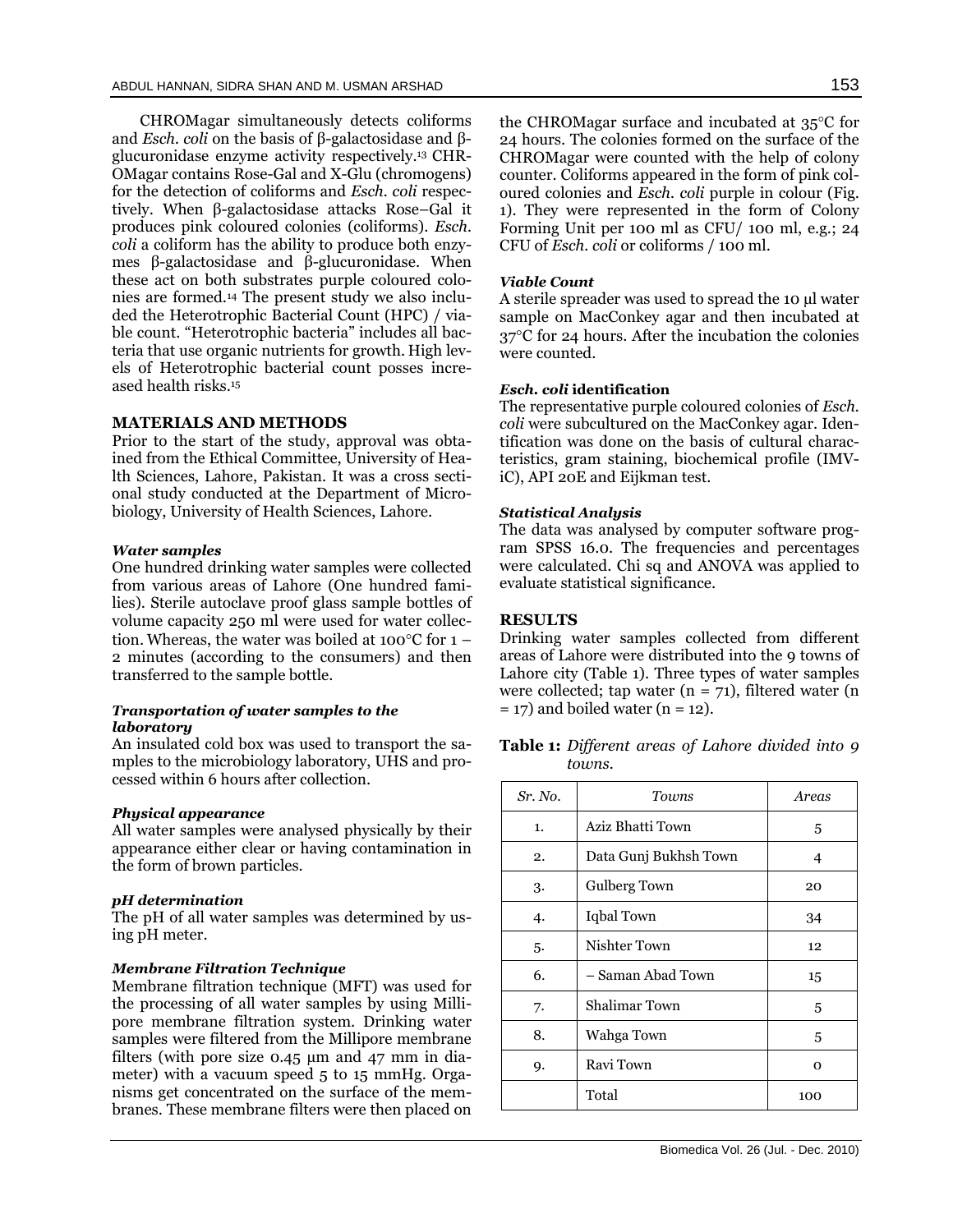The pH of the boiled water was observed to be more than the filtered water and tap water. The mean pH of boiled water, filtered water and tap water have significant difference ( $p = < 0.01$ ). After applying the post Hoc test significant difference was observed  $(p = < 0.01)$  between the boiled water, filtered water and tap water. The pH of the boiled water was observed to be more than the filtered water and tap water; whereas no significant difference was observed between the pH of filtered and tap water ( $p =$ 0.470).

|  |                       | <b>Table 2:</b> Esch. coli count grouping in different ty- |  |  |
|--|-----------------------|------------------------------------------------------------|--|--|
|  | pes of water samples. |                                                            |  |  |

|                     | Esch. coli count groups       |                                       |       |  |
|---------------------|-------------------------------|---------------------------------------|-------|--|
|                     | Group <sub>2</sub><br>Group 1 |                                       |       |  |
| Sample type         | o CFU / 100<br>ml<br>$n*(\%)$ | $\geq$ 1 CFU /<br>100 ml<br>$n^*(\%)$ | Total |  |
| <b>Boiled</b> water | 10(83.3)                      | 2(16.6)                               | 12    |  |
| Filtered water      | 10(58.8)                      | 7(41.2)                               | 17    |  |
| Tap water           | 38(53.5)                      | 33 (46.5)                             | 71    |  |
| Total               | 58                            | 42                                    | 100   |  |

\*n: Number of water samples

All the water samples were clear except  $3\%$  (n = 3). *Esch. coli* was grown from  $42\%$  (n =  $42$ ) of water samples (Table 2). Coliforms were grown from 8%  $(n = 8)$ , 7%  $(n = 7)$  and 54%  $(n = 54)$  of water samples with a count of  $1 - 3$  CFU / 100 ml,  $4 - 10$  $CFU / 100$  ml and  $> 10 CFU / 100$  ml respectively (Table 3).

Water quality was classified on the basis of count of *Esch. coli* and coliforms as mentioned by R. Cruickshank.<sup>16</sup> From the total drinking water samples (n = 100),  $30\%$  (n = 30) samples were found to be excellent,  $7\%$  (n = 7) were satisfactory,  $4\%$  (n = 4) were suspicious and  $59\%$  (n = 59) were unsatisfac-



- **Fig. 1:** *Colonies on CHROMagar with filter paper after 24hr incubation at 35C.*
- **A:** Shows the pink coloured colonies of coliforms.
- **B:** Shows the purple coloured colonies of *Esch. coli.*

tory. Figure 2 shows the usage of different qualities of water in different towns of Lahore.

# **DISCUSSION**

In Pakistan, the bacteriological contamination of drinking water has been reported to be one of the most serious problems. It can lead to water borne diseases.<sup>17</sup> In Punjab 90% of the people suffer from water borne diseases e.g. dysentery, typhoid, cholera and diarrhoea.<sup>18</sup> Analysis confirmed the presence of *Esch. coli* and coliforms. Therefore these samples were all unsatisfactory for human consumption. These samples may have cross contamination with sewerage pipelines. The MPN method gives only an estimated count qualified by a range of probable counts<sup>19</sup> while the MFT requires only 1 day and gives a precise count.<sup>20</sup>

In a total of 100 samples,  $42\%$  (n = 42) revealed growth of *Esch. coli* (table 2). A similar study conducted at Peshawar indicates that 43% samples were contaminated with *Esch. Coli*. <sup>21</sup> Coliforms with

**Table 3:** *Coliforms count grouping in different types of water samples.*

|                | Coliforms count groups |                           |                            |                              |       |
|----------------|------------------------|---------------------------|----------------------------|------------------------------|-------|
| Sample type    | Group 1                | Group <sub>2</sub>        | Group 3                    | Group 4                      | Total |
|                | OCFU/100 ml<br>$n(\%)$ | 1-3 CFU/100 ml<br>$n(\%)$ | 4-10 CFU/100 ml<br>$n(\%)$ | $>$ 10 CFU/100 ml<br>$n(\%)$ |       |
| Boiled water   | 7(58.3)                | $\mathbf 0$               | $\mathbf 0$                | 5(41.6)                      | 12    |
| Filtered water | 7(41.2)                | 2(11.7)                   | 3(17.6)                    | 5(29.4)                      | 17    |
| Tap water      | 17(23.9)               | 6(8.4)                    | 4(5.6)                     | 44(61.9)                     | 71    |
| Total          | 31                     | 8                         | ⇁                          | 54                           | 100   |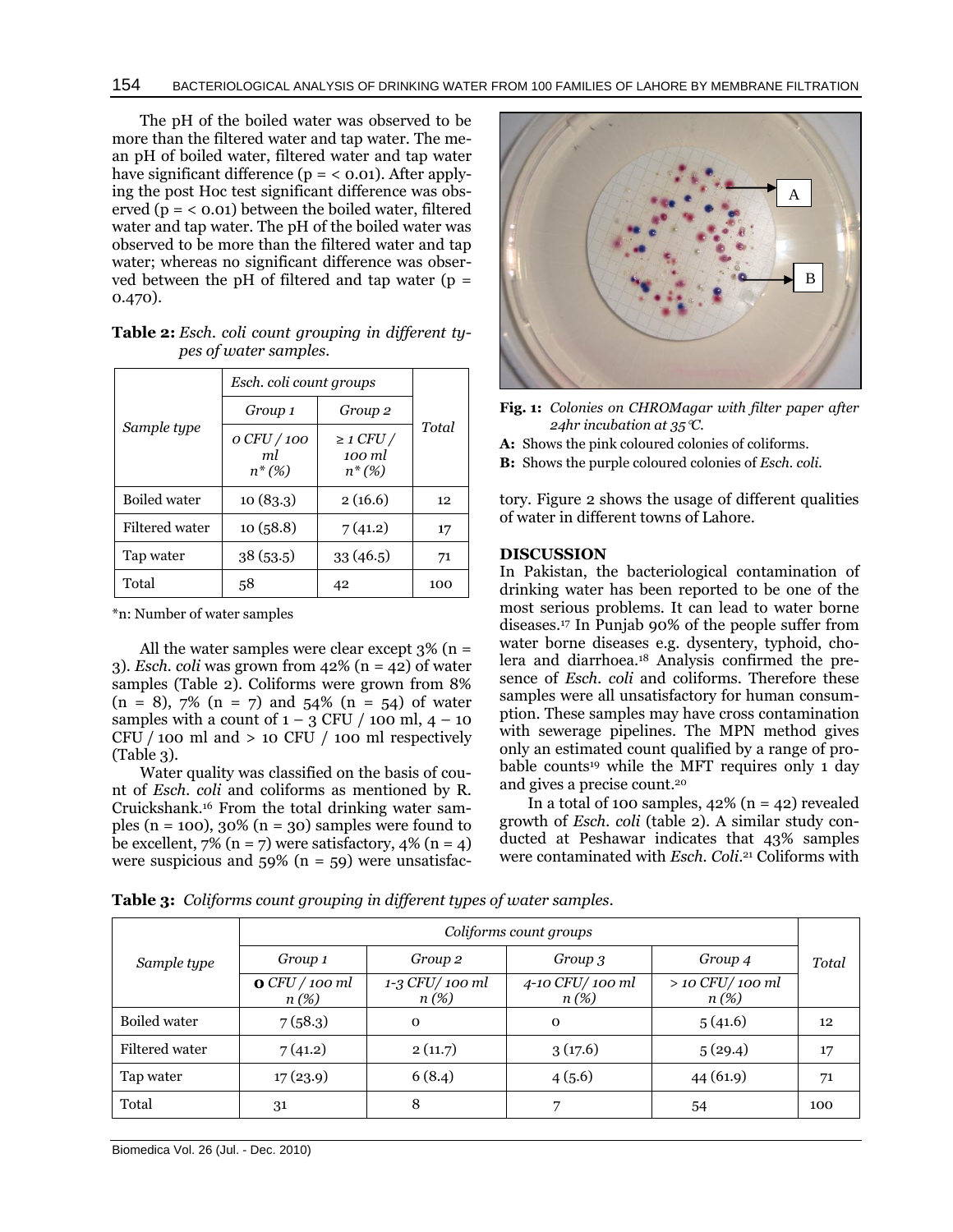

**Fig. 2:** *Graph of the percentage of different classes of water in different towns of Lahore. 1: Aziz Bhatti Town 2: Data Gunj Bukhsh Town 3: Gulberg Town 4: Iqbal Town 5: Nishter Town 6: Samman Abad Town 7: Shalimar Town 8: Wahga Town 9: Ravi Town*

the count of >10 CFU / 100 ml, 4–10 CFU / 100 ml,  $1 - 3$  CFU / 100 ml and 0 CFU / 100 ml were present in 54% (n = 54), 7% (n = 7), 8% (n = 8) and 31% (n = 31) of samples respectively (table 3).

Analysis of boiled water samples  $(n = 12)$  showed the growth of *Esch. coli* in 16.6% (n = 2) samples whereas coliforms were grown from  $41.6\%$  (n = 5) samples (table 2 and 3). Ideally all the boiled water should be sterile. Most probable cause of contamination might be the usage of contaminated vessel; direct dipping of bowls / glasses with unwashed hands by the family members. Inadequate boiling is one of the important causes as the water was boiled by the persons for only  $1 - 2$  minutes at 100°C. According to another Pakistani reports samples heating at 100 $\degree$ C for 5 – 10 minutes yielded no growth even after 48 hours of incubation.<sup>22</sup>

Among the filtered water samples  $(n = 17)$ , 82%  $(n = 14)$  were from filters installed in the houses and  $18\%$  (n = 3) from filters installed by the government in the nearby locality. The filters installed by the government had less bacterial count as compared to the filters installed in houses. *Esch. coli* count was observed to be higher as compared to the tap water

of the same house. It may be due to the usage of expired or clogged filters. Thus the organisms may grow in them and increase the bacterial count even in otherwise less contaminated water.<sup>23</sup>

Approximately, half of the tap waters  $(n = 71)$ had shown *Esch. coli* growth 46.5% (n = 33) (table 2) whereas coliforms were grown in  $71.9\%$  (n = 54) samples (table 3). These results correlate with another study by Shar *et al* (2008) in which the all the samples of tap water (100%) were found to be contaminated with coliforms and *Esch. coli*. This study also revealed that more contamination was found in consumer taps, followed by the distribution lines and reservoirs.<sup>24</sup>

On a much extended scale  $o - 3$  total coliforms per 100 ml of drinking water is acceptable but without any *Esch. coli* which must not be present, at all, in 100 ml of drinking water.<sup>25</sup> The quality of water is categorized in to the four classes as mentioned by Cruickshank. Going by these standards, the situation is alarming;  $59\%$  (n = 59) of drinking water samples were found to be unsatisfactory for human consumption,  $4\%$  (n = 4) suspicious,  $7\%$  (n = 7) satisfactory and only  $30\%$  (n = 30) excellent. The dete